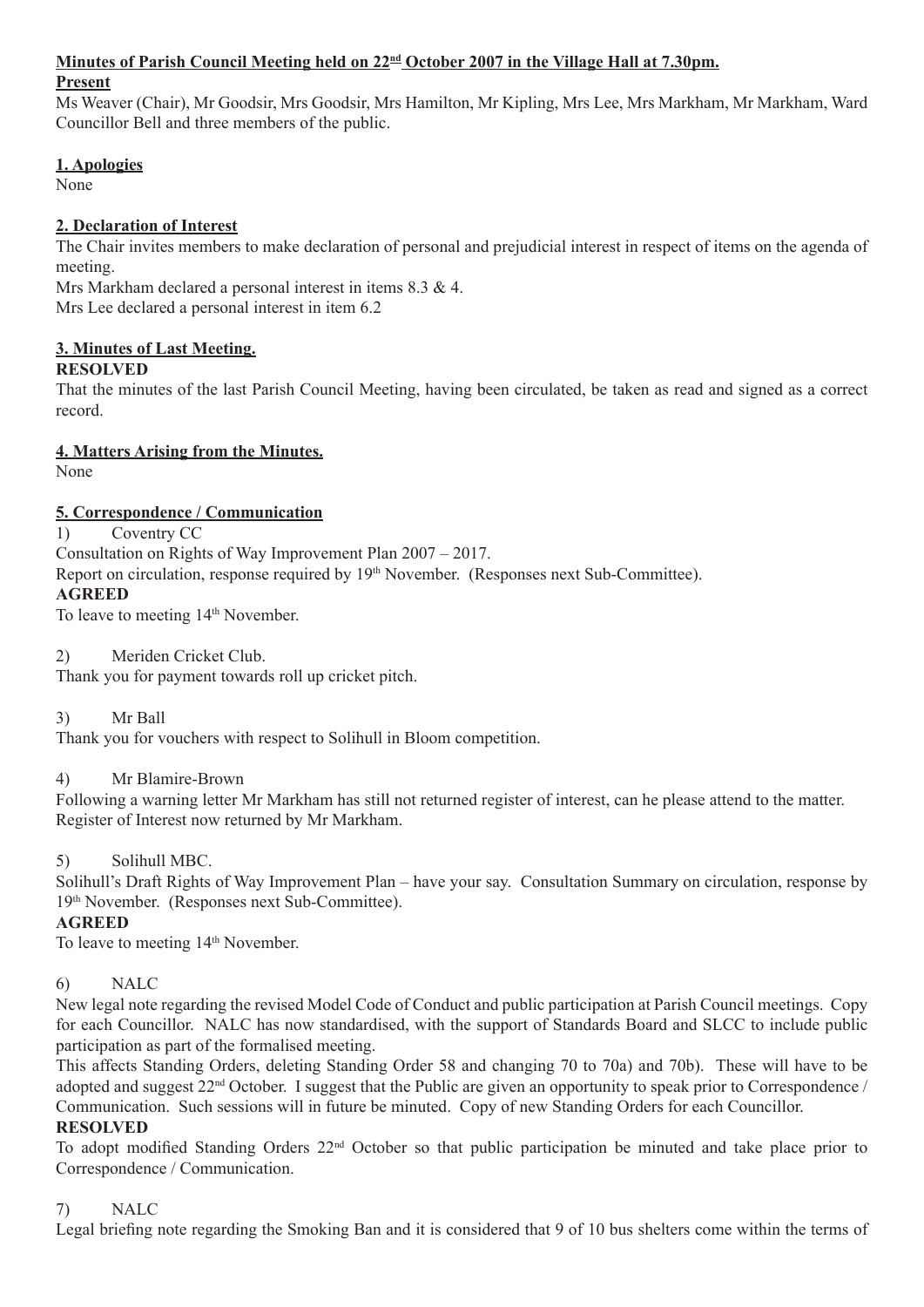the no smoking legislation. Notices must be purchased and displayed. **RESOLVED**

To purchase notices.

## 8) Complaint

Verbal complaint regarding website diary which has been copied from 'Mag' with Parish Council copyright attached without permission from or acknowledgement to the editors of the 'Mag'.

## **RESOLVED**

Apology sent by email. Meeting on 24<sup>th</sup> October with editors of 'Mag'. Accreditation posted on website.

## **6. Receive Reports.**

1) Induction day for New Parish & Town Councillors & Clerks –  $20<sup>th</sup>$  October

Mr and Mrs Markham reported an informative day giving good core information. Also attended by the Clerk and Mrs Goodsir.

2) Meeting with Mike Swallow, Strategic Investment & Property Resources, Solihull MBC. Report given by Chair. The new and retiring Clerk and Mrs Goodsir also attended.

a) Public Conveniences

Removal of restrictive covenants could be considered. Suggestions of alternative uses were provided. Site visit. Would consider whether assistance could be given with costs of demolition. Awaiting his feedback.

b) Playing Field

Mike Swallow agreed to forward printed copies of the cabinet paper for distribution to Councillors. Not yet received.

2) Police Priority Setting Meeting

Report given by Chair. Representatives from the police, Solihull MBC and community groups attended to discuss what the agencies should focus on in the area. First meeting of its kind, hoped to have quarterly meetings.

- a) Antisocial Behaviour Incidents should be logged with date, time, location and crime reference if any. Police have altered shift hours to cover expected increase in activity leading up to 5<sup>th</sup> November.
- b) Mobile speed enforcement equipment

Allocated to Meriden for half a day a week. The following areas were identified:

- Fillongley Road both directions between the bridge and the school.
- Main Road towards Coventry from the Manor Hotel proceeding up the hill
- Main Road towards Village from flashing 30 sign onwards.

It was raised that despite agreement with Tarmac lorries are travelling through the village. Clerk to write to Tarmac.

- c) Community Speed Watch Eight to twelve volunteers will be getting training with a speed gun. On trial in Tidbury Green for three months.
- d) Car Parking

"Think" leaflet to be put onto website. Clerk and Mrs Lee to arrange.

## **7. Village Matters.**

1) Public Conveniences

Response to option preferences regarding the future of the toilets Main Road.

# **AGREED**

To wait feedback from Mike Swallow, Strategic Development Advisor, Solihull MBC

2) Remembrance Service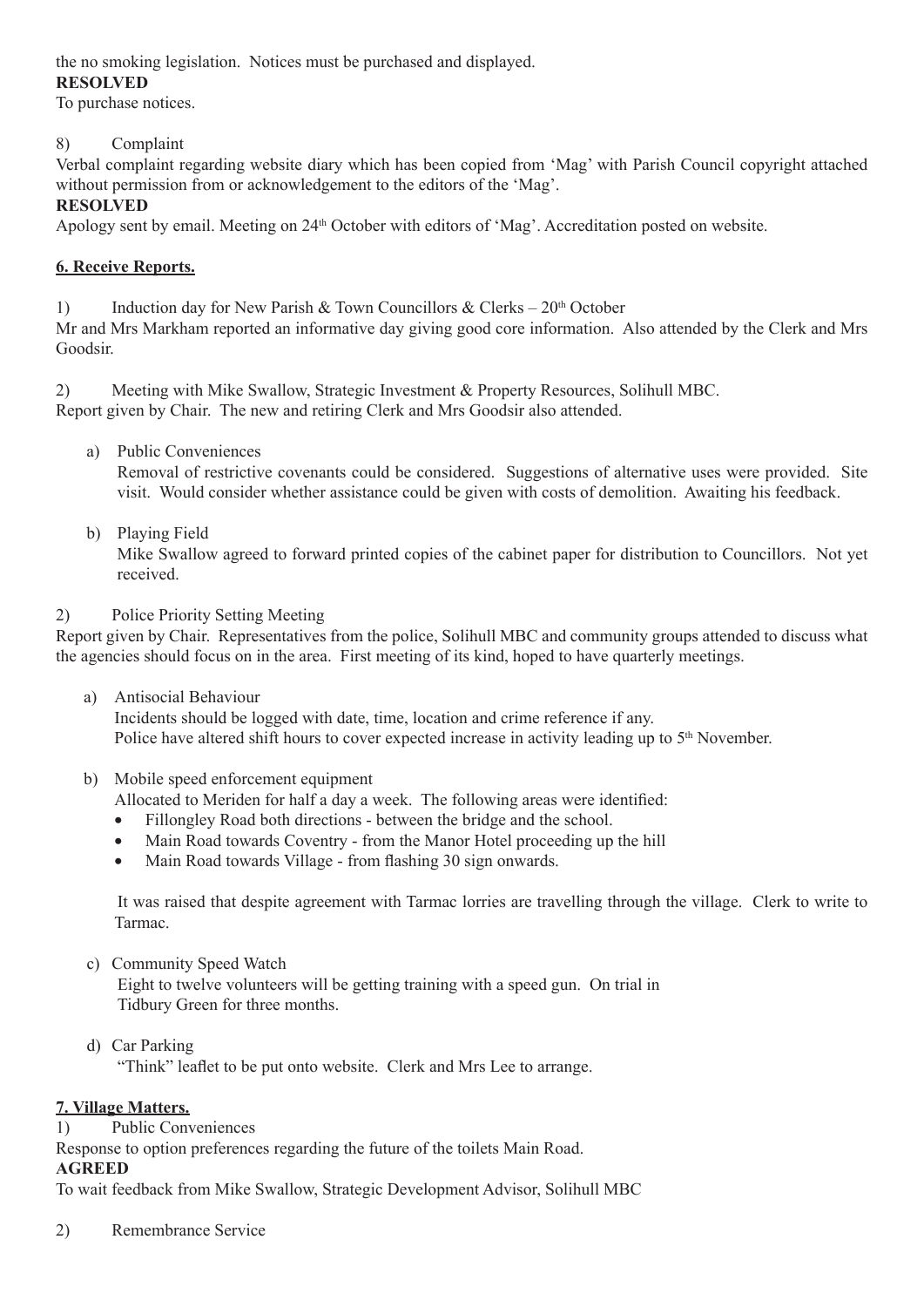The Parish Council had the public liability cover of £2 million extended for Remembrance Sunday and further request has gone for quote to increase whole of public liability to be extended to £5 million. Public liability insurance has now been covered by British Legion for £10 million. Road closed signs being provided by Mike Gallagher. Nine people have volunteered. Three bespoke Remembrance Sunday road closed signs to be purchased and put up on 3<sup>rd</sup> November. Mrs Lee to arrange press release

# **AGREED**

To purchase bespoke "Remembrance Service Road Closed" signs at £50.00 each plus VAT. (£176.25) To purchase six high visibility jackets at £6.50 each plus VAT (£61.10)

## **AGREED**

Press release to be issued on parish council letterhead.

## **AGREED**

Mrs Lee to attend presentation to police as parish councillor and volunteer

Mr Goodsir and Mrs Hamilton attending 2007 remembrance service in Solihull. Suggested wreath be sent from Meriden Parish. At present a wreath is provided for service in Meriden and a donation of £50 goes to Royal British Legion. **AGREED**

Not to provide wreath for Solihull service.

3) Tenders

a) Advertise in December copy of Meriden 'Mag' inviting Tenders for Contracts for year 2008/2009 with the following additions:

- Contact 1 to annually fertilise the green
- Contract 2 to empty bins weekly

## **RESOLVED**

To include 'Invitation to Tender' for 6 Contracts in next Meriden 'Mag'.

4) Maxstoke Lane.

Anti social behaviour. Gillian Magee of Community Services at Solihull MBC and Inspector Nigel Sarling police neighbourhood response will attend the sub-committee meeting on 14th November.

4) Village Appraisal

Mrs Lee gave update. Next meeting  $8<sup>th</sup>$  November 7.30pm at Heart of England Social Club.

Awards for All grant is conditional upon analysis of village appraisal being completed by October 2008 or grant will have to be reimbursed.

Draft letter from Meriden Parish Appraisal Steering Group to Councillor Ian Hillas, Cabinet Portfolio Holder, Resources MDC read out.

**8. Planning Matters**

1) P/A 2007/1724 Decision - Illusions, The Green. Full plans approval for erection of a first floor office over existing shop.

## 2) P/A 2007/1730 Decision - 67 Strawberry Fields.

Full plans approval for two storey rear extension to form kitchen extension at ground floor and bedroom extension at first floor.

3) P/A 2007/2161 - Brooklyn, Main Road.

Alterations to dining room roof, rear porch, wc and roof with access gates and posts.

## **RATIFIED**

Leave to Conservation Committee.

4) P/A 2007/2162 - Brooklyn, Main Road.

Listed Building application for alterations to dining room roof, rear porch, wc and roof with access gates and posts. **RATIFIED**

Leave to Conservation Committee.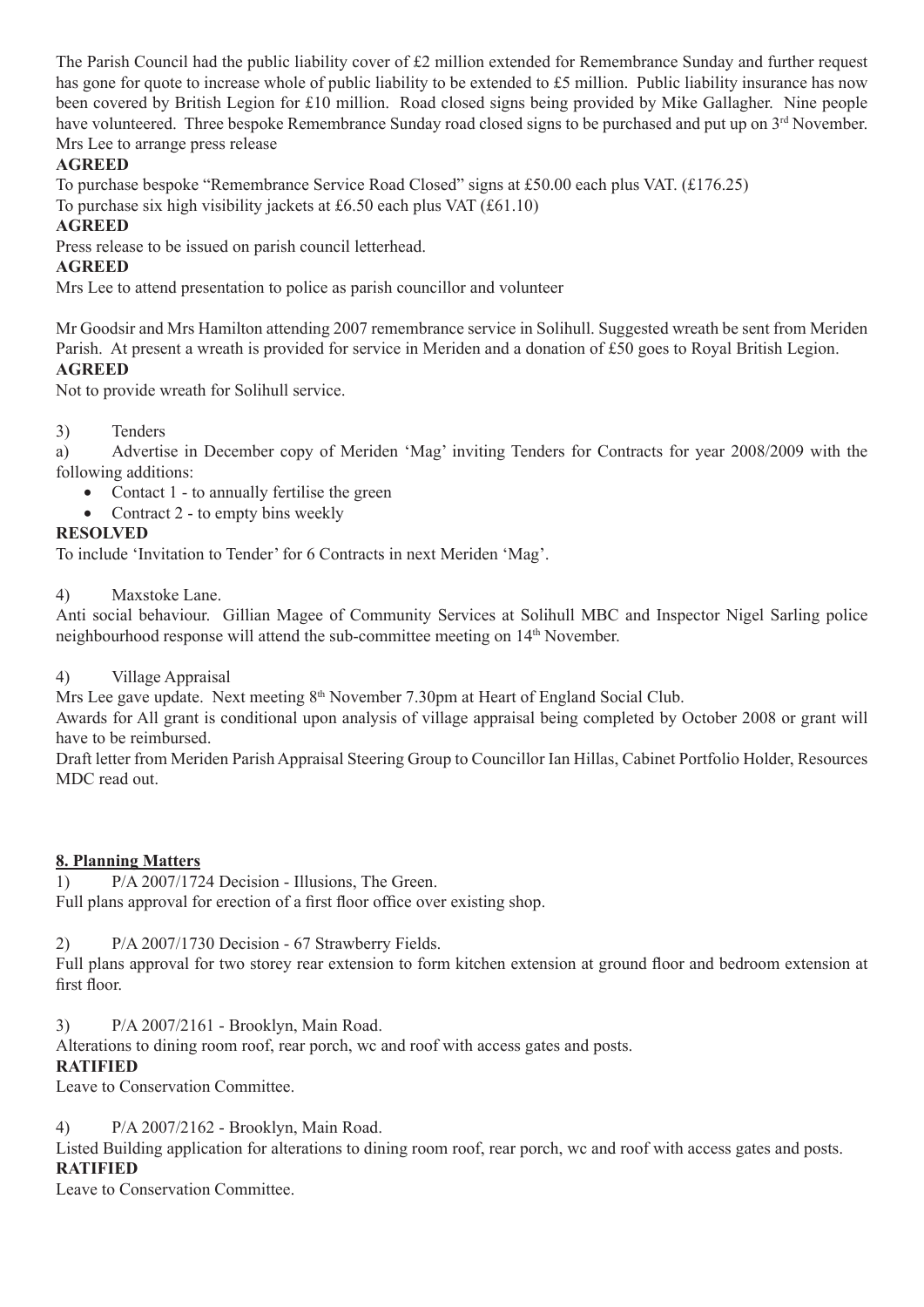5) P/A 2007/2183 - 6 Bonneville Close, Millison's Wood.

Ground floor rear extension to form a conservatory.

# **RATIFIED**

Leave to Neighbour Notification.

6) P/A 2007/1984 Decision - Wadbarn House, Berkswell Road. Certificate of lawfulness for an existing use or operation or activity in breach of a planning condition – approved.

7) P/A 2007/2187 - Land adjacent 53 Fillongley Road.

Erection of 2.5 storey detached dwelling.

# **RESOLVED**

Object: to the removal of any hedges and trees

8) P/A 2007/1814 - Innellan, Eaves Green Lane

Full plans approval for change of use to B1 and B8 from bungalow, office and machine workshops.

9) P/A 2007/2036 – 65 Strawberry Fields

Full plans approval for ground floor rear extension to form a conservatory.

# **9. Accounts**

1) Appointment of new Clerk Mrs Julie Hall to start 11<sup>th</sup> October with the acceptance of signature of the Contract of Employment for 20 hours per week at salary point 18 and to approve admission to the Local Government Pension Scheme.

# **RATIFIED**

Appointment to be signed and accepted on Contract Terms.

2) Retiring Clerk

Mavis Edwards since retiring has continued to receive and deal with communications. There is also the handover, explanations and contact when required. Normally two Clerks will work together for one month. It is suggested a one off 'ex gratia' payment of £500 plus expenses is paid.

## **RATIFIED**

For 'ex gratia' payment and expenses to be paid.

3) Cheque dated  $26<sup>th</sup>$  March for £13.50 to WSB Training Partnership had not been received / cashed and is therefore re-issued and included in item 2) below.

4) VAT return for HM Customs & Excise completed and requested for £603.83.

Accounts approved for payment.

## **10. Date of Next Meeting**

The date of the next Sub-Committee Meeting is Wednesday 14<sup>th</sup> November and Parish Council Meeting is Monday 26<sup>th</sup> November both starting at 7.30pm, in the Village Hall.

There being no further business, the Chair to thank everyone for attending and declare the meeting closed at 9.05pm.

**Chair**  

**Date**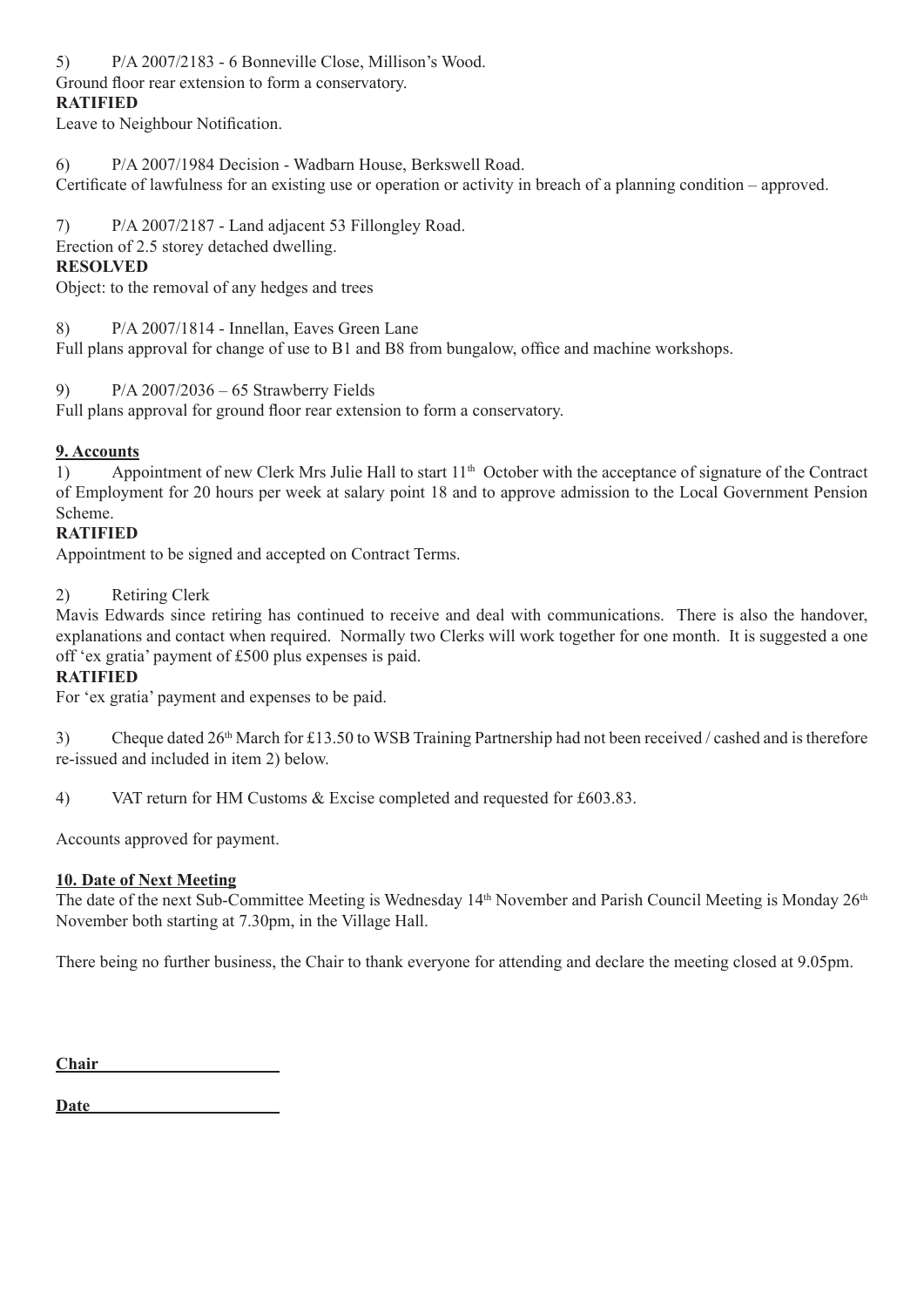| <b>Village Appraisal Meeting</b><br>08/10/07<br>19.30<br>Village Hall / Meriden<br>10/10/07<br><b>Sub-Committee Meeting</b><br>Village Hall / Meriden<br>19.30<br><b>WRCC AGM</b><br>Village Hall / Hampton<br>13/10/07<br>13.30<br>Lucy |  |
|------------------------------------------------------------------------------------------------------------------------------------------------------------------------------------------------------------------------------------------|--|
|                                                                                                                                                                                                                                          |  |
|                                                                                                                                                                                                                                          |  |
|                                                                                                                                                                                                                                          |  |
|                                                                                                                                                                                                                                          |  |
| 20/10/07<br><b>WSB</b> Induction Training<br>10.00<br>Arden Hall / Castle Bromwich                                                                                                                                                       |  |
| Parish Council Meeting<br>19.30<br>Village Hall / Meriden<br>22/10/07                                                                                                                                                                    |  |
| 25/10/07<br>W&WMALC AGM<br>19.30<br>Shire Hall / Warwick                                                                                                                                                                                 |  |
| 06/11/07<br><b>WSB Accounts Training</b><br>10.00<br>Globe House / Alcester                                                                                                                                                              |  |
| <b>Sub-Committee Meeting</b><br>19.30<br>14/11/07<br>Village Hall / Meriden                                                                                                                                                              |  |
| Parish Council Meeting<br>19.30<br>Village Hall / Meriden<br>26/11/07                                                                                                                                                                    |  |
| <b>WSB Chairman Briefing</b><br>Town Hall / Leamington Spa<br>06/11/07<br>10.00                                                                                                                                                          |  |
| Parish Council Meeting<br>Village Hall / Meriden<br>12/12/07<br>19.30                                                                                                                                                                    |  |
| <b>WSB Chairman Briefing</b><br>12/01/08<br>10.00<br>Dunchurch V. Hall / Nr Rugby                                                                                                                                                        |  |
| Finance / Sub-Com. Meeting<br>16/01/08<br>Village Hall / Meriden<br>19.30                                                                                                                                                                |  |
| 17/01/08<br>Solihull Area Committee<br>20.00<br>Parish Hall/Marston Green                                                                                                                                                                |  |
| Parish Council Meeting<br>28/01/08<br>19.30<br>Village Hall / Meriden                                                                                                                                                                    |  |
| <b>Sub-Committee Meeting</b><br>19.30<br>Village Hall / Meriden<br>13/02/08                                                                                                                                                              |  |
| Parish Council Meeting<br>25/02/08<br>19.30<br>Village Hall / Meriden                                                                                                                                                                    |  |
| Village Hall / Meriden<br>19/03/08<br><b>Sub-Committee Meeting</b><br>19.30                                                                                                                                                              |  |
| Parish Council Meeting<br>31/03/08<br>19.30<br>Village Hall / Meriden                                                                                                                                                                    |  |
| 16/04/08<br>Annual Parish / Sub-Com. Meeting<br>Village Hall / Meriden<br>19.30                                                                                                                                                          |  |
| 19.30<br>Parish Council Meeting<br>Village Hall / Meriden<br>28/04/08                                                                                                                                                                    |  |
| <b>Annual Parish Council Meeting</b><br>14/05/08<br>Village Hall / Meriden<br>19.30                                                                                                                                                      |  |
| /05/08<br>87 <sup>th</sup> Cyclist Memorial Service<br>11.00<br>The Green                                                                                                                                                                |  |
| 08/06/08<br>Rotary Club, Megaride<br>The Playing Fields                                                                                                                                                                                  |  |
| / Meriden                                                                                                                                                                                                                                |  |
| 11/06/08<br><b>Sub-Committee Meeting</b><br>19.30<br>Village Hall / Meriden                                                                                                                                                              |  |
| Parish Council Meeting<br>19.30<br>Village Hall / Meriden<br>23/06/08                                                                                                                                                                    |  |

## **DOCUMENTS FOR CIRCULATION.**

#### **Doc. If required please ask for the following to be added to Agenda.**

- a) Heart of England NHS Foundation Trust 'heartbeat', circulation.
- b) West Midlands Regional Assembly/LGA 'Speaking Out', circulation.
- c) Solihull MBC 'Your Solihull', circulation.
- d) defra 'Ways to tackle climate change', circulation.
- e) W&WMALC 'Newsletter ADH\73' with associated legal notes, circulation.
- f) Standards Board 'Town & Parish Standard', circulation.
- g) North Warwickshire BC Affordable Housing, circulation.

#### **Meetings / Training.**

- i) WSB Training Partnership Changes, Accounts and Audit Regulations, Alcester 6<sup>th</sup> November (£25) (Clerk).
- ii) WSB Training Partnership Briefing for Chairing, Leamington Spa 1<sup>st</sup> December, (25). **(Ms Weaver).**
- iii) WSB Training Partnership Briefing for Chairing, Dunchurch, 12<sup>th</sup> January, (£25) **(No names).**
- iv) WSB Training Partnership Induction Course, Castle Bromwich 20<sup>th</sup> October (£30). (Clerk, (Mr & Mrs Markham,(Paid Leamington Spa))